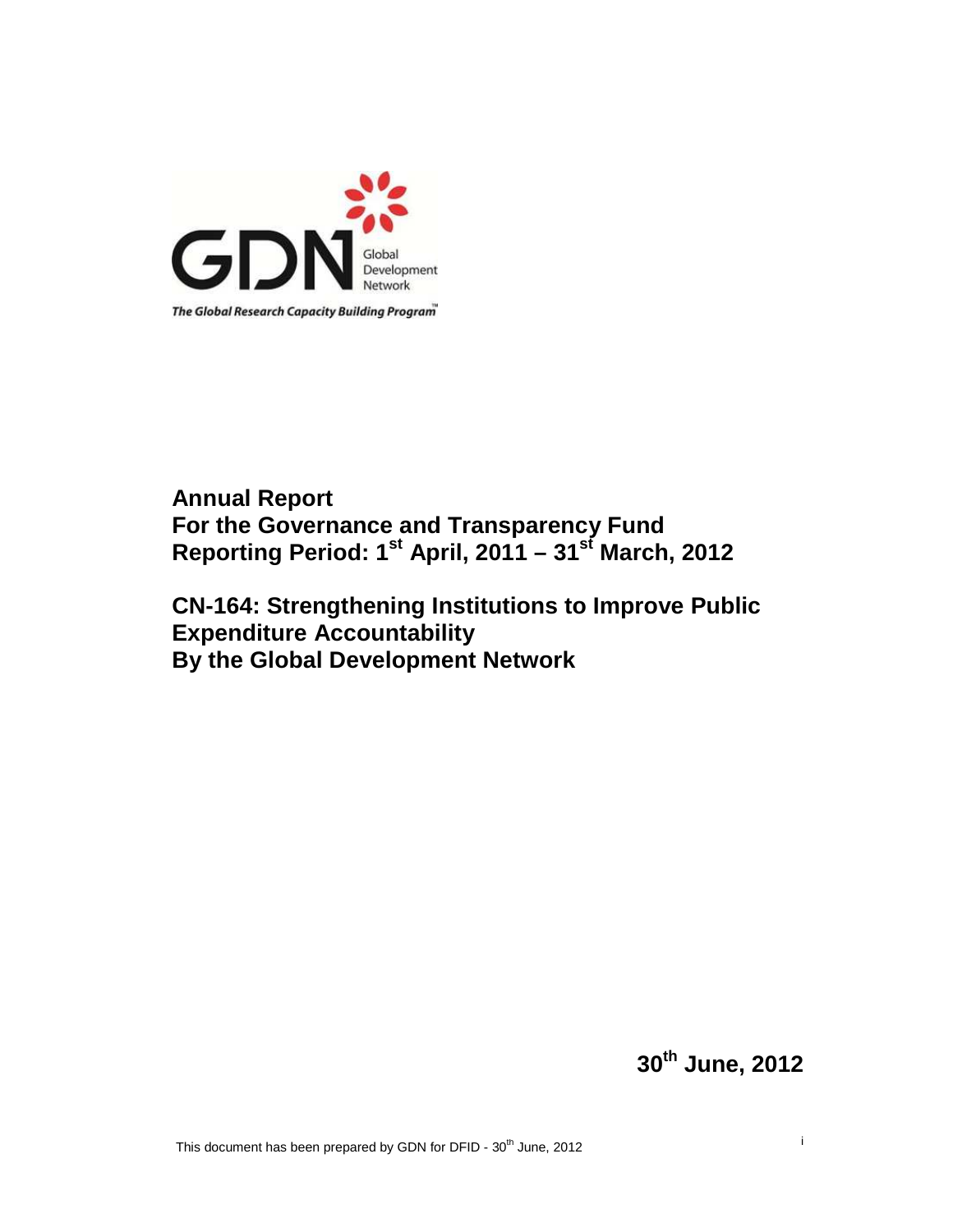## **Table of Contents**

|                | 1. Programme Identification Details               |    |
|----------------|---------------------------------------------------|----|
|                | 2. List of Acronyms                               |    |
|                | 3. Executive Summary                              | 2  |
|                | 4. Programme Management                           |    |
|                | 5. Working with Implementing Partners             |    |
|                | 6. Risk Assessment                                | 5  |
|                | 7. M&E Arrangements                               | 6  |
|                | 8. Logframe Changes                               | 6  |
|                | 9. Emerging Impact on Governance and Transparency | 6  |
|                | 10. Cross-Cutting Issues                          |    |
|                | 11. Progress Towards Sustainability               | 8  |
| 12. Innovation |                                                   | 10 |
|                | 13. Learning from GTF                             |    |

**Annexes** (Please see zipped folder)

- Annex A1 Achievement Rating Scale
- Annex A2 Most up-to-date Programme Logframe
- Annex A3 Annual Financial Report
- Annex A4 Materials Produced
- Annex A5 Web Update
- Annex A6 Annual Work Plans for the following year (April 2012-March 2013)
- Annex A7 Local Partners List
- Annex A8 Contacts List
- Annex A9 Short Articles about the Emerging Impact
- Annex B1 Detailed Programme Budget for all project years
- Annex B2 Politically Sensitive Information
- Annex C1 Outstanding Issues
- Annex D1 List of Countries
- Annex E1 Risk Assessment Table
- Annex E2 Innovative use of Additional Grants
- Annex F1 M&E Schedule
- Annex F2 Monitoring Report
- Annex G1–Activity to Outcome Indicators 2012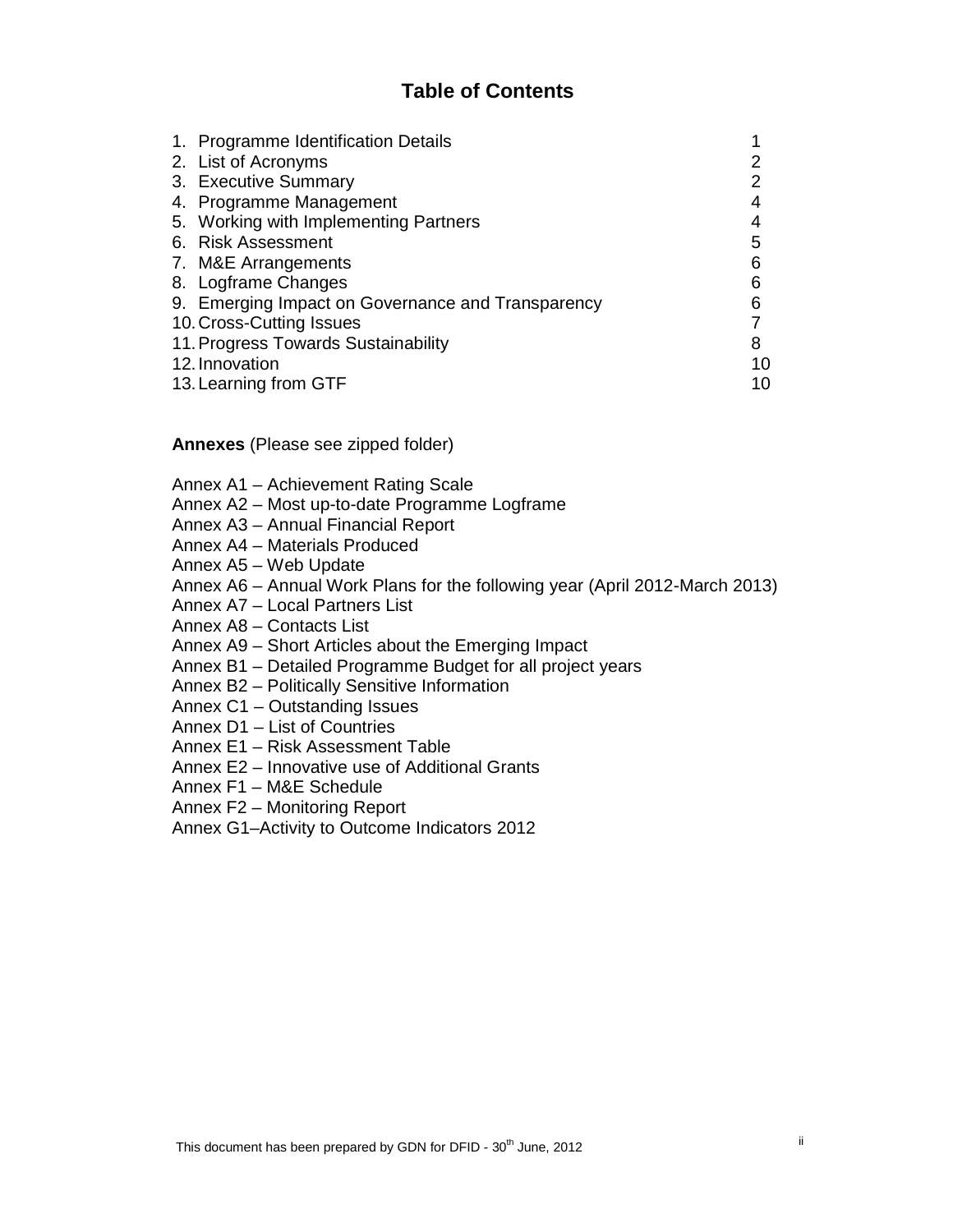#### GTF Number CN - 164 Short Title of Programme  $\vert$  Strengthening Institutions to Improve Public Expenditure **Accountability** Name of Lead Institution | Global Development Network Start Date 16 / 16 / 10 / 2008 End Date 15/10/2013 Brief Summary of Programme: The project aims to improve development outcomes by increasing the effectiveness with which governments allocate and use their resources. By strengthening the analytical underpinnings of policy debates around public expenditure priorities and their impact, it endeavours to improve the governance of public service delivery in the education, health and water sectors in  $14^1$  developing countries. Through this approach, the project intends to achieve, amongst others, the following key outcomes: • Expanded institutional capacities for public expenditure monitoring and analysis, development of policy options and constructive engagement in a peer-learning environment; • Increased use of evidence-based policy alternatives in the social sectors; and • Development of internationally comparable information on public expenditures that will begin to build benchmarks for quality of public spending. Countries where activities have / are taking place Annex D1 Target groups and wider beneficiaries Immediate beneficiaries are the14 selected research institutions whose analytical and communications capacities are being built and strengthened for constructively engaging with policymakers and providing rigorous evidence-based policy options for public expenditure management. Since its inception, more than 100 research team members have been trained through this project. Wider beneficiaries include government officials, civil society organisations, academic institutions and citizens of the 14 partner countries who would gain from information on public expenditures, research-based policy alternatives and, in-turn, better allocation of resources. For further details, please refer to Annex A2. Persons who prepared this report Ramona A. Naqvi, Savi Mull, Kaushik Ganguly, and Pooja Sarin - Global Development Network 2<sup>nd</sup> Floor, West Wing, ISID Complex, 4 Vasant Kunj Institutional Area , New Delhi - 110 070, INDIA Tel: +91 11 2613 9494 / 4323 9494 Email: rangelescu@gdn.int; smull@gdn.int; kganguly@gdn.int; psarin@gdn.int

## **1. Programme Identification Details:**

 1 In consultation with DFID and the GDN Board of Directors, the partner from Tanzania (ESRF) has been removed from the project due to non-performance.

This document has been prepared by GDN for DFID -  $30<sup>th</sup>$  June, 2012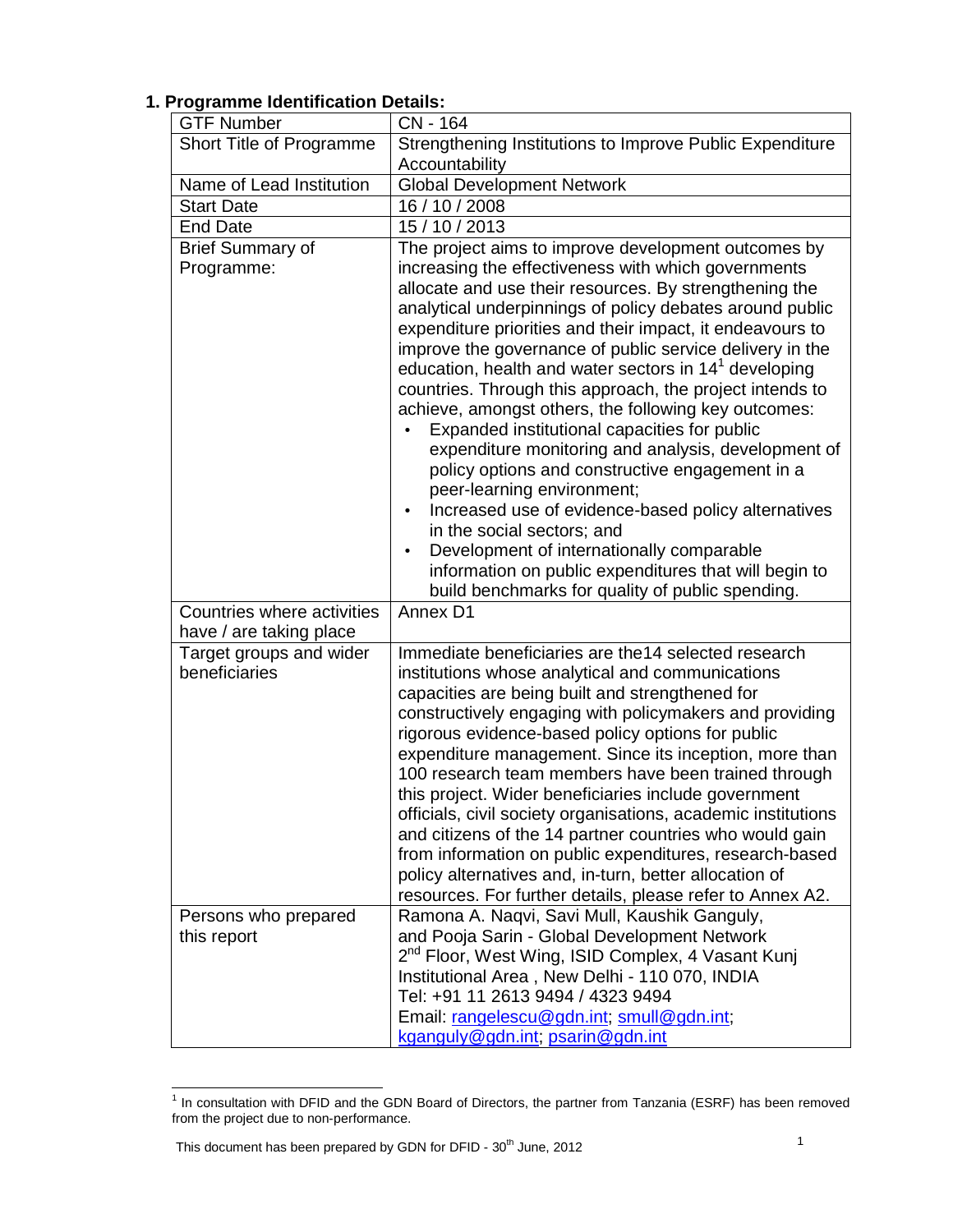## **2. List of Acronyms**

| <b>AST</b>       | Advanced Social Technologies, Armenia                      |
|------------------|------------------------------------------------------------|
| <b>BIA</b>       | <b>Benefit Incidence Analysis</b>                          |
| <b>CBPS</b>      | Centre for Budget and Policy Studies, India                |
| <b>CCT</b>       | <b>Conditional Cash Transfers</b>                          |
| <b>CEA</b>       | <b>Cost-Effectiveness Analysis</b>                         |
| <b>CEDS</b>      | Center for Economics and Development Studies, Indonesia    |
| <b>CIPPEC</b>    | Center for the Implementation of Public Policies           |
|                  | Promoting Equity and Growth, Argentina                     |
| <b>CIUP</b>      | Research Center of the University of the Pacific, Peru     |
| <b>CRC</b>       | Center for Research and Communication, Philippines         |
| <b>CSEA</b>      | Centre for the Study of the Economies of Africa, Nigeria   |
| <b>CSO</b>       | <b>Civil Society Organisation</b>                          |
| <b>DFID</b>      | (UK Government) Department for International Development   |
| <b>EGAP</b>      | <b>Graduate School of Public Administration and Public</b> |
|                  | Policy, Mexico                                             |
| <b>EPRC</b>      | Economic Policy Research Centre, Uganda                    |
| <b>ESRF</b>      | Economic and Social Research Foundation, Tanzania          |
| <b>FUNDESA</b>   | Fundación para el Desarrollo de Guatemala, Guatemala       |
| <b>GDN</b>       | <b>Global Development Network</b>                          |
| <b>GTF</b>       | Governance and Transparency Fund                           |
| <b>ISODEC</b>    | Integrated Social Development Centre, Ghana                |
| M&E              | Monitoring and Evaluation                                  |
| <b>NORC</b>      | National Opinion Research Center, University of Chicago    |
| <b>PBA</b>       | <b>Program Budgeting Analysis</b>                          |
| <b>PEA</b>       | <b>Public Expenditure Analysis</b>                         |
| <b>PMT</b>       | <b>Project Management Team</b>                             |
| <b>PRAD</b>      | Policy Research and Development, Nepal                     |
| <b>PS</b>        | <b>Policy Simulations</b>                                  |
| R <sub>4</sub> D | Results for Development Institute, USA                     |
| TA               | <b>Technical Advisor</b>                                   |
| US               | Unnayan Shamannay, Bangladesh                              |

## **3. Executive Summary**

The five-year project 'Strengthening Institutions to Improve Public Expenditure Accountability' builds the capacities of 14 partners in 14 developing countries to monitor and analyse public expenditures, processes and impacts (in sectors of high significance to human development–education, health and water), to engage with policymakers by providing evidence of efficiency, equity and costs of spending for enhanced public service delivery. During the reporting period, various activities have been undertaken to strengthen the capacities of the partners and further increase the impact of the project.

## **Capacity Building:**

The Project Management Team (PMT) is continuously working with partners to provide them with need-based individual technical assistance and is rigorously monitoring their progress. Global and regional workshops, individual and tailored mentoring by sector Technical Advisors (TA) have helped further build capacities and strengthen research. Through a regional workshop held in Kenya in July 2011, efforts have been made to support the partners from the Africa region (Ghana, Kenya, Nigeria, Tanzania and Uganda) on Cost-Effectiveness Analysis (CEA). Research communications workshop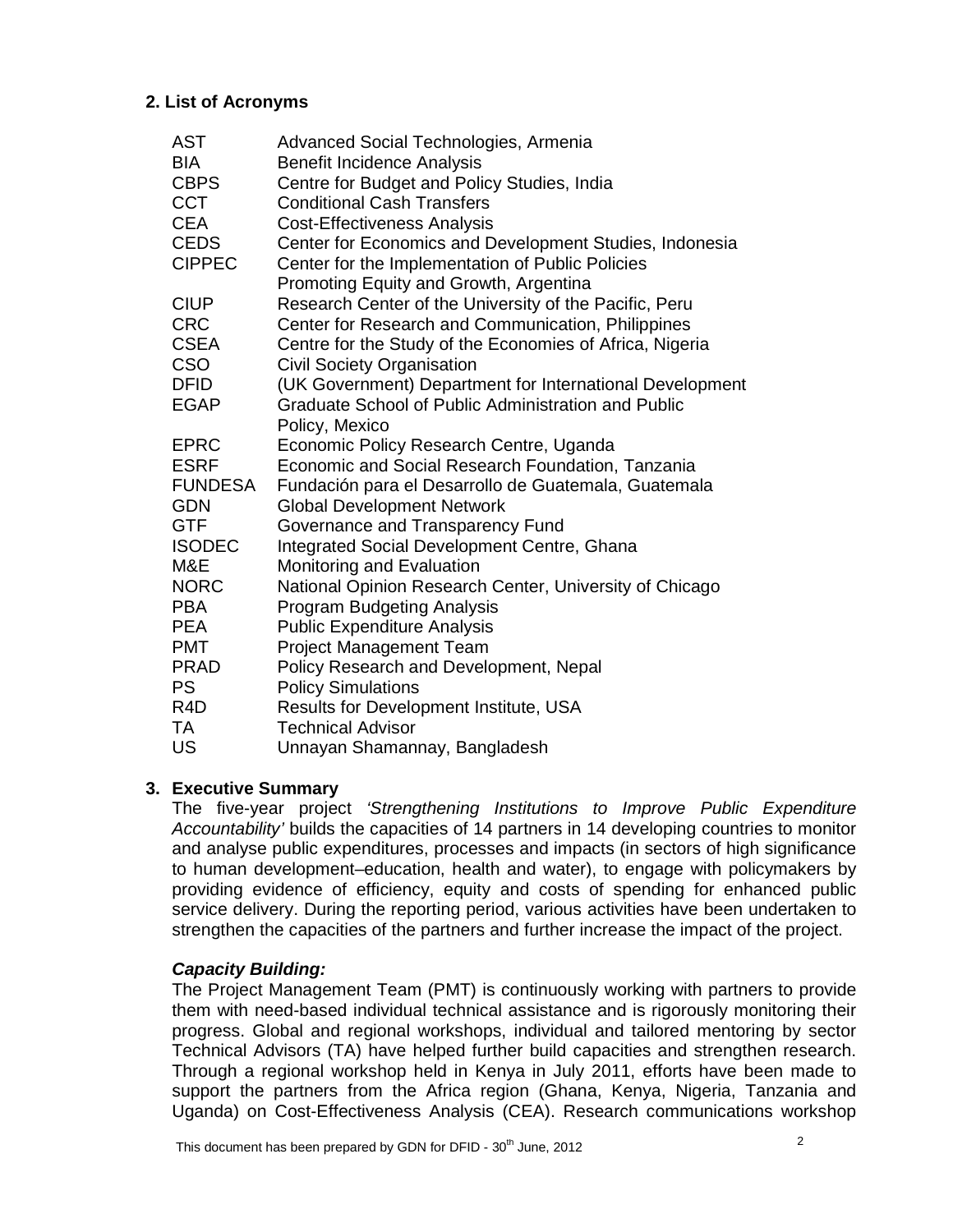held in New Delhi in October 2011 has provided the six partners from Asia with the skill to effectively engage with key stakeholders. All 14 partners are receiving support in designing and implementing their own project communication strategies. The Global Development Network (GDN) has also provided platforms to partners to disseminate their results at various international forums. Short films are being produced to highlight the project's impact in each country. To further increase the capacities of the partners, additional grants have been given to ten on merit bases to strengthen their research and dissemination activities.

#### **Sustaining Outputs and Outcomes:**

The approach in building research capacities of the partners, interwoven with facilitation for appropriate communication and dissemination has allowed them to assimilate issues and challenges in Public Expenditure Analysis (PEA) within their institutional capacity and approach different stakeholders in their countries. In order to sustain the outcomes of the project, partners are developing training modules and guides on 'unpacking the budget' to support knowledge sharing with institutions, citizens and the media.

#### **Networking and Collaboration towards Influencing Policy:**

Partners are actively embarking upon collaborative efforts to influence policy or push reforms in their country. In doing so, the partners have engaged with politicians and policymakers, used traditional and new social media, disseminated in academic forums and formed collaborations with other civil society organisations and networks.

#### **Emerging Impact on Governance and Transparency:**

Partners have created inroads into the policy-making circles with their inputs for reforms or new programmes to enhance service delivery in the project sectors, particularly for the poor or marginalised groups. Some have made considerable strides in their outreach efforts and in many ways have provided inputs to policymakers or government bodies on required policy reforms.

#### **Innovation and Learning from GTF:**

The in-built flexibility within the concrete conceptual framework has allowed partners the space to engage with research problems of their choice, and also with peer-groups and stakeholders within their countries. With supplementary grants, partners have produced publicly available databases for researchers working on similar issues, produced TV talk shows on national budget, initiated contests on budget analysis, produced training modules and other innovative activities. Few concrete lessons have emerged which are likely to be useful for policy relevant research and outreach on critical areas such as service delivery and public expenditure monitoring. These include the nature and usefulness of timely policy-driven research, building of strategic alliances, timely and contextual dissemination, and networking and cross-fertilization.

#### **Risks:**

Risks faced by partners have remained relatively similar. Some partners have continued to face external political challenges ranging from political instability, frequent turnover in public office, to lack of political commitment. Challenges in accessing quality data, especially on usage and beneficiaries of various public services, has been a fairly common problem faced by many partners. Staff turnover continues to be a risk faced by most. GDN has provided critical support in mitigating risks by providing technical and financial support to conduct additional primary surveys, manage communication initiatives and ensure continuity in capabilities of partners.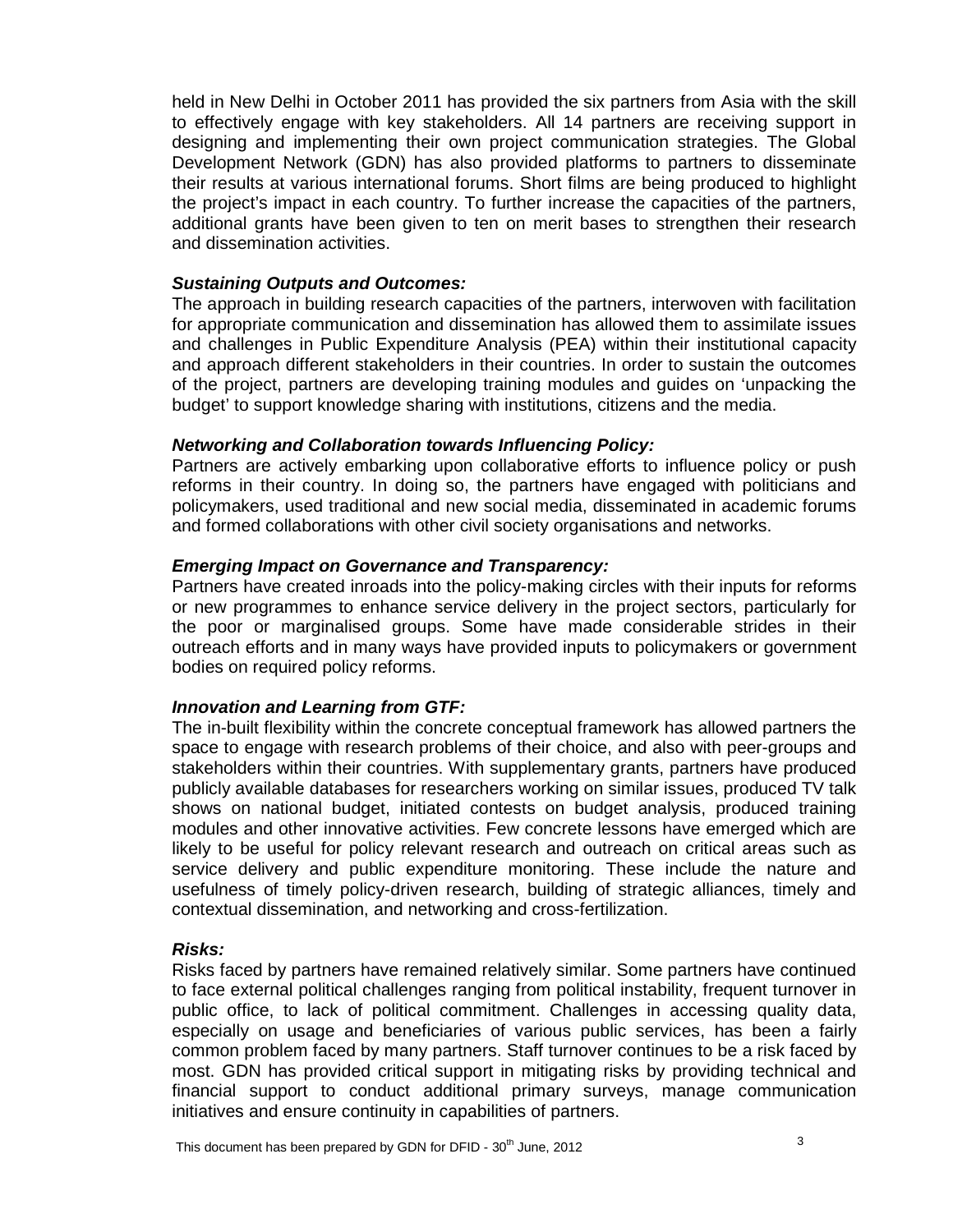## **4. Programme Management**

The project continues to be implemented in technical partnership with Results for Development Institute (R4D), USA. There has been a relatively minor change in the PMT at GDN since last year. Ms. Savi Mull has assumed the role of Coordinator, Monitoring and Evaluation (M&E) at GDN, and is now the liaison with the National Opinion Research Center (NORC) for the M&E of the project. Ms. Mull has been succeeded by Mr. Kaushik Ganguly, as Program Officer at GDN. Mr. Ganguly holds an MPhil in Economics from the Jawaharlal Nehru University, India and has over five years of experience in budgets and public expenditure related issues.

GDN has a new President, Mr. Pierre Jacquet, commencing office on 16<sup>th</sup> July, 2012. Chief Economist of the French Development Agency since 2002, Mr. Jacquet is also the Chairman of the Department of Economics and Finance, and Professor of Economics at the Ecole des Ponts – ParisTech. Mr. Jacquet belongs to the Cercle de Economistes, a group of 30 French Economists that have taken an active role in the public policy debate. He is a former member of the Prime Minister's Council of Economic Analysis and former Deputy Director of the French Institute of International Relations.

On the Steering Committee, Dr. André Portela Souza from Fundação Getúlio Vargas, Brazil has accepted to share the slot with Dr. Eliana Cardoso. In his role, Dr. Souza provides strategic guidance to the project. Mr. Ray Struyk has retired from his services at NORC. In his place Mr. Clifford Zinnes, Senior Fellow at NORC, will be supporting the M&E activities of the project.

Remaining personnel and management practices are the same as indicated in the previous Annual Report of June 2011. Regular communications with the partners enable the PMT to stay up-to-date with their progress and discuss relevant technical and management related matters. Sector TAs work closely with the teams to help strengthen analysis. Customised research communications strategy is being implemented in partnership with CommsConsult Ltd, Mendizabal Ltd and GDNet. GDN is also in the process of conducting financial and management reviews of the partners, with two done so far.

## **5. Working with Implementing partners**

In the past year, PMT and the TAs adopted several measures to improve the quality of research undertaken by the partner from Tanzania (Economic and Social Research Foundation-ESRF). Despite rigorous tailored training, technical workshops, individual mentoring, written and verbal feedback, progress made by ESRF was below par and continuously deteriorating. As approved by the GDN Board of Directors, and as communicated to DFID, the team's inability to improve quality of their analysis and meet timely deadlines has resulted in the termination of their grant in February 2012. PMT has decided not to bring any replacement institutions for the remainder of the project.

As the main objective in the reporting year was the strengthening of research, many partners (from Argentina, Bangladesh, Ghana, Nepal, Nigeria, Peru and Uganda) expanded their teams to include sector-specific researchers. Few partners (from Indonesia, Guatemala, Mexico and Philippines) also engaged additional staff on communications to support their efforts in effectively disseminating their research results to policymakers and stakeholders.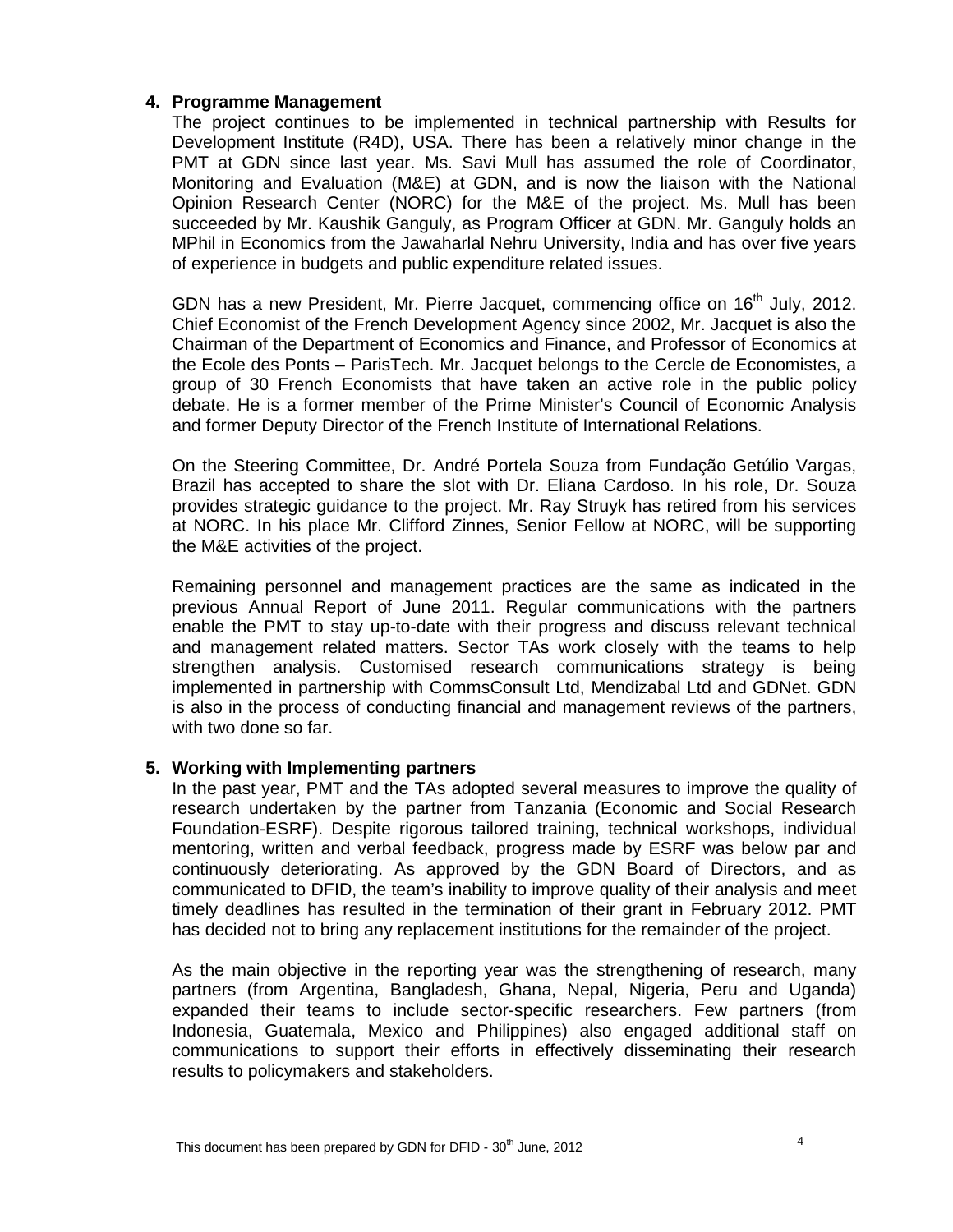The partner from Peru witnessed change at the project team leader level while the partner from India underwent considerable changes in their research team with a number of members leaving to pursue higher studies abroad. These changes have not affected the quality of outputs produced by these partners or their ability to meet deadlines as the teams have engaged personnel with strong research backgrounds. Moreover, the PMT is working closely with all 14 partners to provide them with needbased individual technical assistance and is rigorously monitoring their progress. Through a regional workshop held in Kenya in July 2011, efforts have been made to further build the capacities of the partners from the Africa region on CEA, where the need for additional tailored, individual training was apparent. A workshop on research communications has been held in New Delhi in October 2011 for the six partners from Asia. All 14 partners are receiving support in designing and implementing their own project communication strategies. They are learning skills on using mediums such as policy briefs, working papers, articles for newspapers and journals, press releases, social media, budget guides, specialised debates to impact public opinion and engage with policymakers, key stakeholders and the media. GDN has also provided platforms to partners to disseminate their results at various international forums. Short films are being produced to highlight the project's impact in each country. So far, two films have been completed in collaboration with the partners from India (on education) and Indonesia (on health), and are available on GDN's new website (www.gdn.int).

Owing to last year's success, and in order to support the efforts of the partners and further strengthen their capacities, this year also competitive and merit based supplementary grants have been given to ten partners (from Argentina, Armenia, Bangladesh, Guatemala, India, Mexico, Nigeria, Philippines, Peru and Uganda) to undertake innovative dissemination activities and relevant extensions to their analysis. These include Town Hall Meetings in Armenia, 'Knowledge Bits' on social media in Guatemala, second round of the 'Eye on the Budget' competition in Peru and budget guides in Bangladesh, Nigeria and Uganda.

#### **6. Risk Assessment**

The typology of risks faced by partners over the years has remained relatively similar, with different magnitudes in terms of impact and probability of occurrence. Some partners have continued to face external political challenges ranging from political instability, frequent turnover in public office, to lack of political commitment. While partners have attempted to diversify their engagement strategy to overcome these challenges, GDN has provided crucial support in the form of trainings on research communications and stakeholder mapping. Experts have been brought in to support the partners in developing their tailored communication plans taking into account the evolving realities on the ground. Many policymakers from Asia have been directly approached through a Policy Dialogue held in New Delhi in October 2011, and thus have turned into 'local champions' of the research and work undertaken in the respective countries. Challenges in accessing quality data, especially on usage and beneficiaries of various public services, has been a fairly common problem faced by many partners. This has been mitigated through the use of primary surveys. The PMT and TAs are also working closely with the partners to find feasible alternatives to data lags. Finally, due to the length of the project, staff turnover continues to be a risk faced by many. This is being addressed by partners through the strengthening of their own institutional capabilities, while the PMT is striving to maintain continuity through capacity building of different partner team members. Rigorous monitoring of challenges and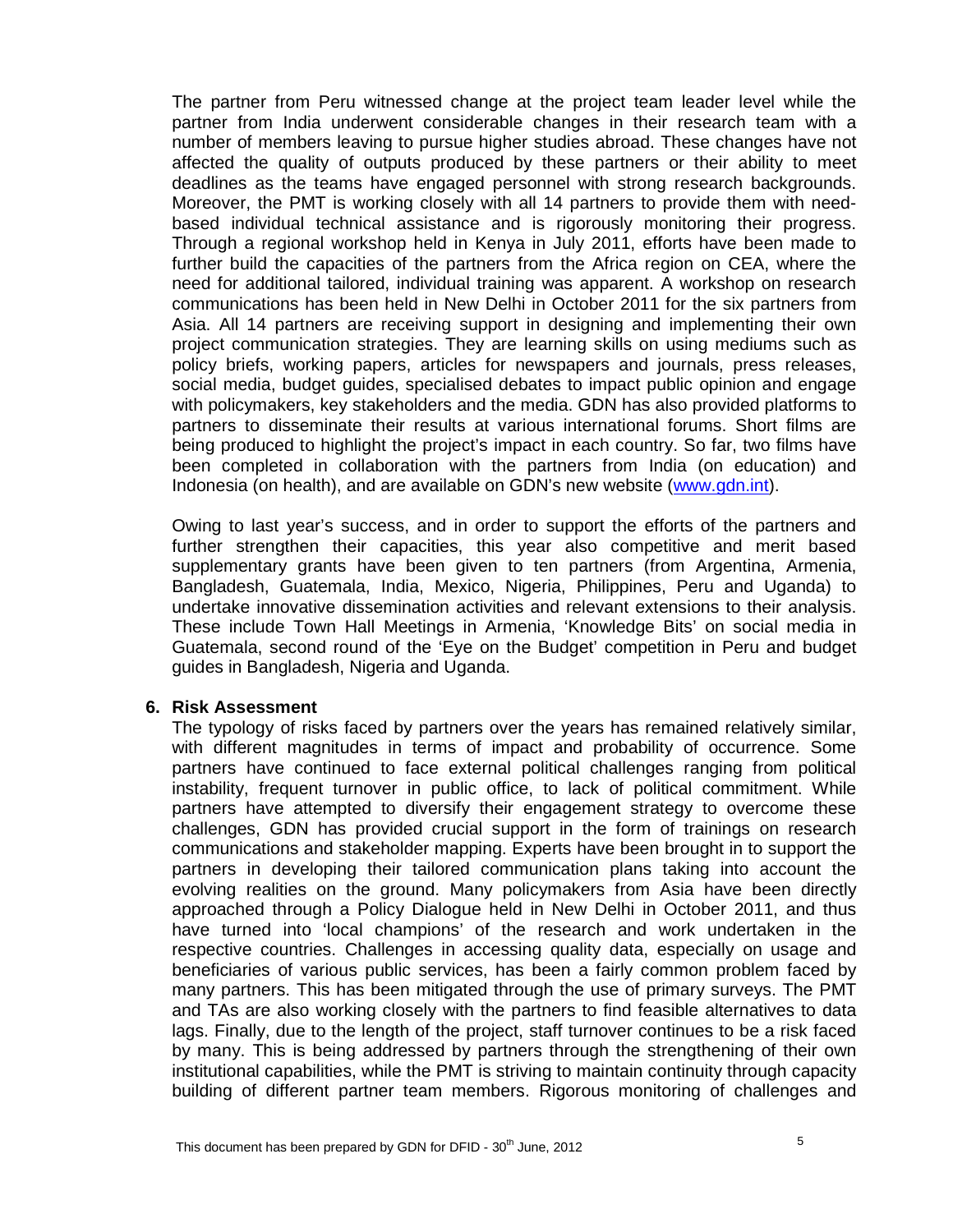progress made by the partners is enabling the PMT to support and implement timely mitigation measures. The updated Risk Assessment Table is attached as Annex E1.

## **7. M & E Arrangements**

M&E activities for this project have been and will be independently undertaken by NORC. GDN has also established an internal M&E unit which works in close coordination with the team at NORC.

The programme Logframe has been revised in September 2011. Revisions include changes in a few indicators to better reflect the outcomes of the project. Three indicators have been dropped as they did not show direct attributional causality to the project's outcomes. In order to measure the progress against indicators, baseline, midterm and endline values for each indicator have been added to report change in the outputs and outcomes over-time. Where the project is tracking monitoring data on an annual basis, the baseline values as well as annual milestone values have been included. The M&E schedule in accordance with the end date of the project is attached as Annex F1. The Monitoring Report, covering the period April to November 2011, focusing on changes in research capacity and communications within the 14 partners since 2009, is also attached as Annex F2.

## **8. Logframe Changes**

The programme Logframe has been revised and resubmitted for approval in September 2011. The Logframe has been revised to include:

- A clearer purpose statement that provides one overall statement on what the project aims to achieve. This combines the purpose statements from the previous Logframe;
- A slight renumbering has been done of the first and second output;
- All indicators have been made SMART; and;
- In order to demonstrate what the project aims to achieve against the baseline value by the end of the project period, target values have been included for each indicator. Annual milestone values have also been mentioned.

As reported earlier, the decision to remove ESRF was taken in February 2012. Target values for the indicators have been adjusted to reflect this change. However, this has had no effect on the indicators or the overall Logframe itself. The most up-to-date Programme Logframe is attached as Annex A2 to this report.

## **9. Emerging Impact on Governance and Transparency**

As the project enters its penultimate year of implementation, some partners have created inroads into the policy-making circles with their inputs for reforms or new programmes to enhance service delivery in the project sectors, particularly for the poor or marginalised groups. In some cases, there has also been positive impact on the public expenditure accountability discourse in the partner countries. Most partners have finalised research reports on CEA and many are at an advanced stage of the Policy Simulation (PS) exercise. Partners are engaging in concerted outreach efforts to share their research findings with policymakers and relevant stakeholders. For instance, Advanced Social Technologies (AST), Armenia has been successful in reaching out to the Ministry of Education and Science with their Benefit Incidence Analysis (BIA) results highlighting disparate benefits going to students from wealthier families compared to poor students from the State funding for higher education. The Government has in turn incorporated AST's findings into a new strategy for more equitable higher education spending.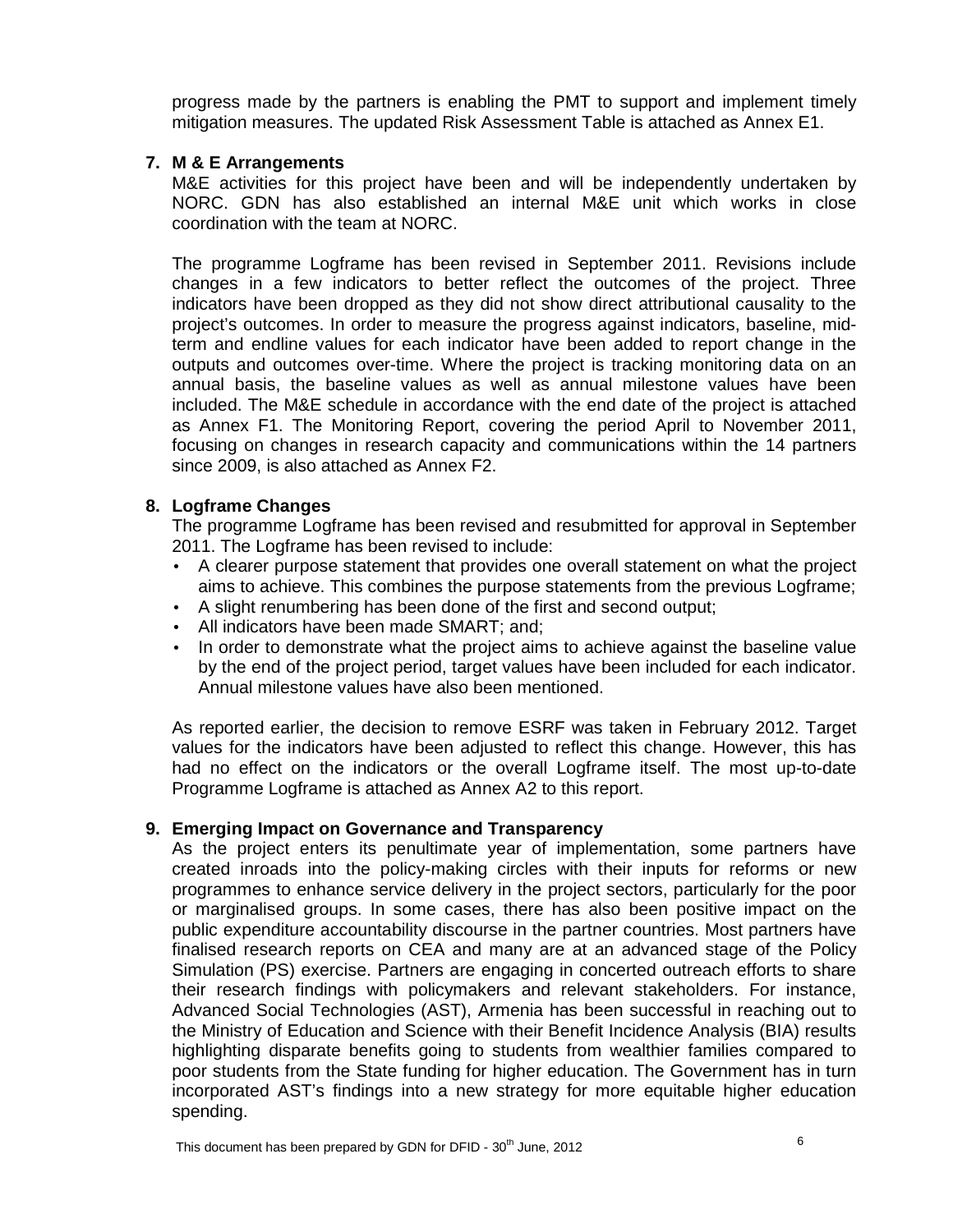Fundación para el Desarrollo de Guatemala (FUNDESA), Guatemala has also set up a Monitoring Office on the Conditional Cash Transfer (CCT) Programme. The Office is in charge of reproducing the budget analytical strategy developed for the project, including a more frequent and updated analysis. The team has actively participated in the Dialogue Table for Transparency on Social Expenditure. The work of the Table has consisted of facilitating a discourse on how to increase social expenditure under the principles of efficiency and transparency. The result has been the constitution of a national agenda that promotes modifications to existing laws and regulations.

Organisations such as Centre for Budget and Policy Studies (CBPS), India are reaching out to Civil Society Organisations (CSOs) actively involved in advocacy in the project sectors. The organisation has almost become a resource centre on intellectual inputs for stakeholders in Karnataka. Regular interaction with policymakers in the Congress has helped Center for Research and Communication (CRC), Philippines become an independent partner in advocacy for some associate legislators. As a result of its outreach activities, CRC has also been invited to be part of a technical working group that will study the creation of a water regulatory commission in Philippines. In Nigeria, Centre for the Study of the Economies of Africa's (CSEA) engagement with CSOs has led them to hold the Government accountable by demanding more transparency in revenue allocation. According to CSEA, there seems to be an incipient positive change, as government functionaries now make additional information on budgets available. Work done by the Graduate School of Public Administration and Public Policy (EGAP), Mexico has helped them estimate the cost and benefit of the recently legislated mandatory secondary education for students. Many policymakers have found their results to be extremely useful in decision-making. Guatemala's Parliamentary Committee for Transparency receives regular updates from FUNDESA, and the Chair of the Appropriations Committee in the Philippines Congress is routinely briefed by the CRC team. Annex A9 further highlights the emerging impact in Indonesia and Peru.

## **10. Cross-Cutting Issues**

The research undertaken as part of this project in the 14 implementing countries, particularly the current PS, is helping partners provide concrete suggestions to governments on policies required to improve service delivery and distribution of resources in the education, health and water sectors. Much of the research undertaken by the partners is focusing on the poor and marginalised sections of the society, and looks at addressing structural issues in implementation that impede effective service delivery. Some examples follow below:

- In India, CBPS is focusing on a public health insurance scheme (Rashtriya Swasthya Bima Yojna) for Below Poverty Line families, the implementation of Right to Education for mandatory schooling of children within the age group of 6-14 years, and improvements in the quality and quantity of water supply for women belonging to low income groups in urban pockets in Karnataka;
- In the education sector, CSEA is targeting out-of-school children in Nigeria. Their research in the health sector is focusing on people with high malaria incidence and is encouraging better distribution of Long-lasting Insecticidal Nets. In the water sector, the team is focusing on people with limited access to portable water, and, feasible options for the provision of additional boreholes and piped water supply;
- In Nepal, Policy Research and Development (PRAD) is focussing on gender issues (primarily maternal health care and safe deliveries), social inclusion, unfunded/underfunded programmes and unmanageable budgetary release process;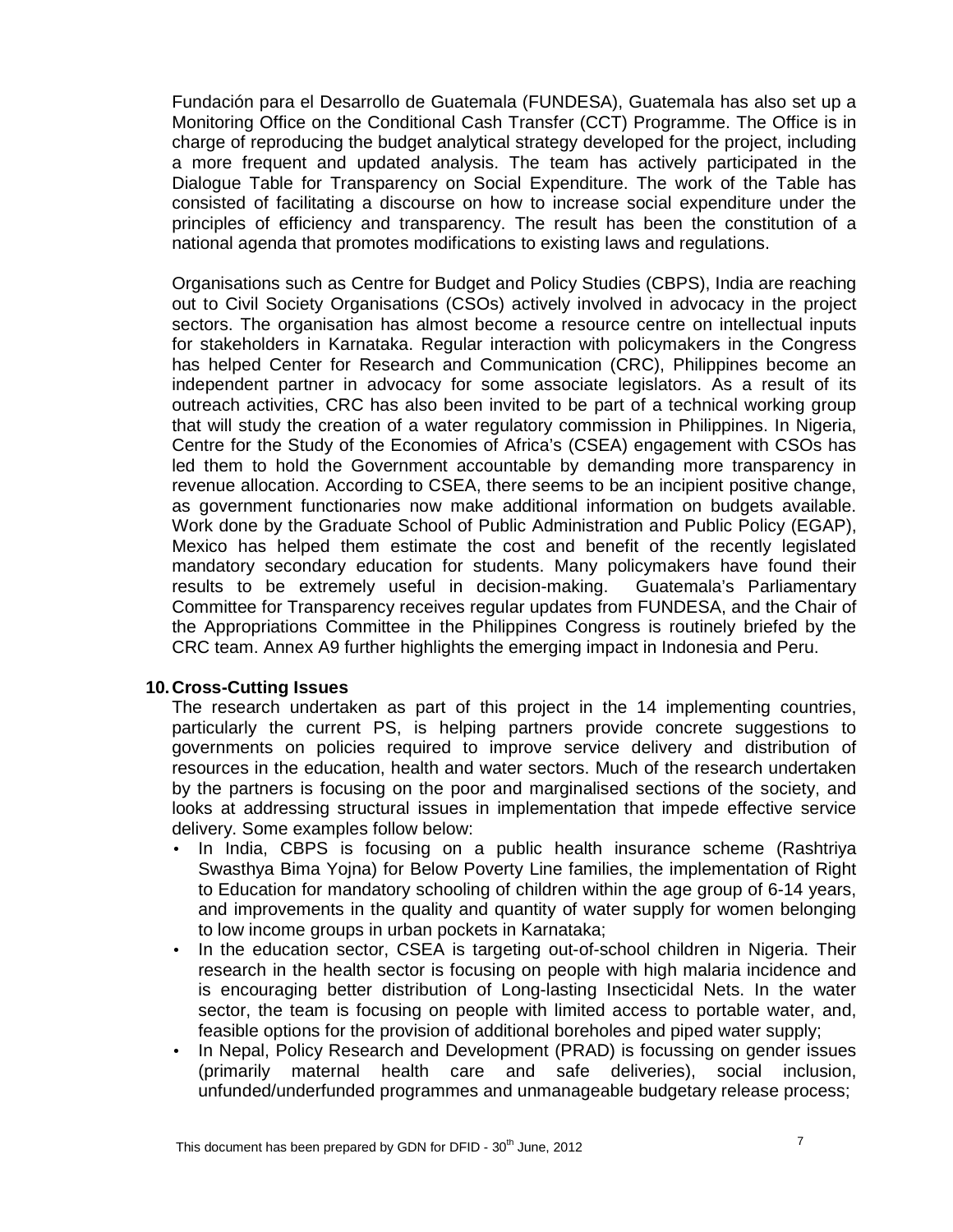- FUNDESA has worked on understanding the allocation and distribution of benefits under the CCT programme in Guatemala, which benefits the poorest families with children to attain better health and educational outcomes; and;
- AST in Armenia and Center for Economics and Development Studies (CEDS) in Indonesia are examining options to get more poor students into tertiary education.

### **11. Progress Towards Sustainability**

The project has reached a phase of maturity where partners are increasingly disseminating their findings amongst peer-groups, policymakers, NGOs and the media to obtain maximum leverage towards a positive policy change. The length of the project has also supported the development of strategic relationships with the governments.

#### **Capacity Building and Sustaining Outcomes:**

The PMT has adopted an incremental approach in building the research capacities of the partners through a structured method with four different research modules (Program Budgeting Analysis-PBA, BIA, CEA and PS) interwoven with facilitation for appropriate communication and dissemination. This has not only allowed partners to assimilate the fundamental and methodological issues and challenges in PEA within their institutional capacity, but also allowed them to approach different stakeholders in their countries. This has added to the sustainability of the project beyond the life of the GTF funding as some partners have already institutionalised PEA and many more have forayed into additional social sectors using the same set of tools. At the beginning, it was envisioned that this project would build the capacities of the partners to become 'go-to' organisations in their countries and regions for rigorous PEA. To realise this objective, partners are developing training modules and guides on 'unpacking the budget' to support knowledge sharing with institutions, citizens and the media. The project's research communications plan has been developed keeping in mind the multiple organisational strategies and is therefore flexible to support the needs and capabilities of the partners.

- In Indonesia, skills acquired by CEDS through this project has led to a larger interest amongst the research community at the Center on poverty, inequality and social services, where historically the focus was largely on macro-economic aspects of development. The Center is close to securing additional funding to set up a webbased dashboard to monitor and publicly disseminate various alternative pro-poor development indicators in the education and health sectors (among others). With this activity, CEDS' will further strengthen its capacity, especially in getting a more comprehensive micro-dataset to calculate relevant and important indicators to assess development outcomes and inform public policy;
- The Research Center of the University of the Pacific (CIUP), Peru has institutionalised the knowledge base and methodological capacity generated from the project into its Master of Public Administration programme, within which tools of CEA and budget analysis (amongst others) are being used to deal with evaluation of public programmes. CIUP has also successfully launched the first round of its national contest 'Eye on the Budget' employing the techniques learned through this project. The first round of the contest was held in July 2011 and the second round will be launched this year (2012). With adequate funding, CIUP is keen on making this contest a permanent feature as this activity may build the capacity of potential analysts and public employees to do budget analysis in a more efficient way;.
- CSEA, by its own admission, has developed a better understanding of issues around public expenditure in the three sectors since the inception of the project. The team has also leveraged the opportunity created by the project to expand its skills into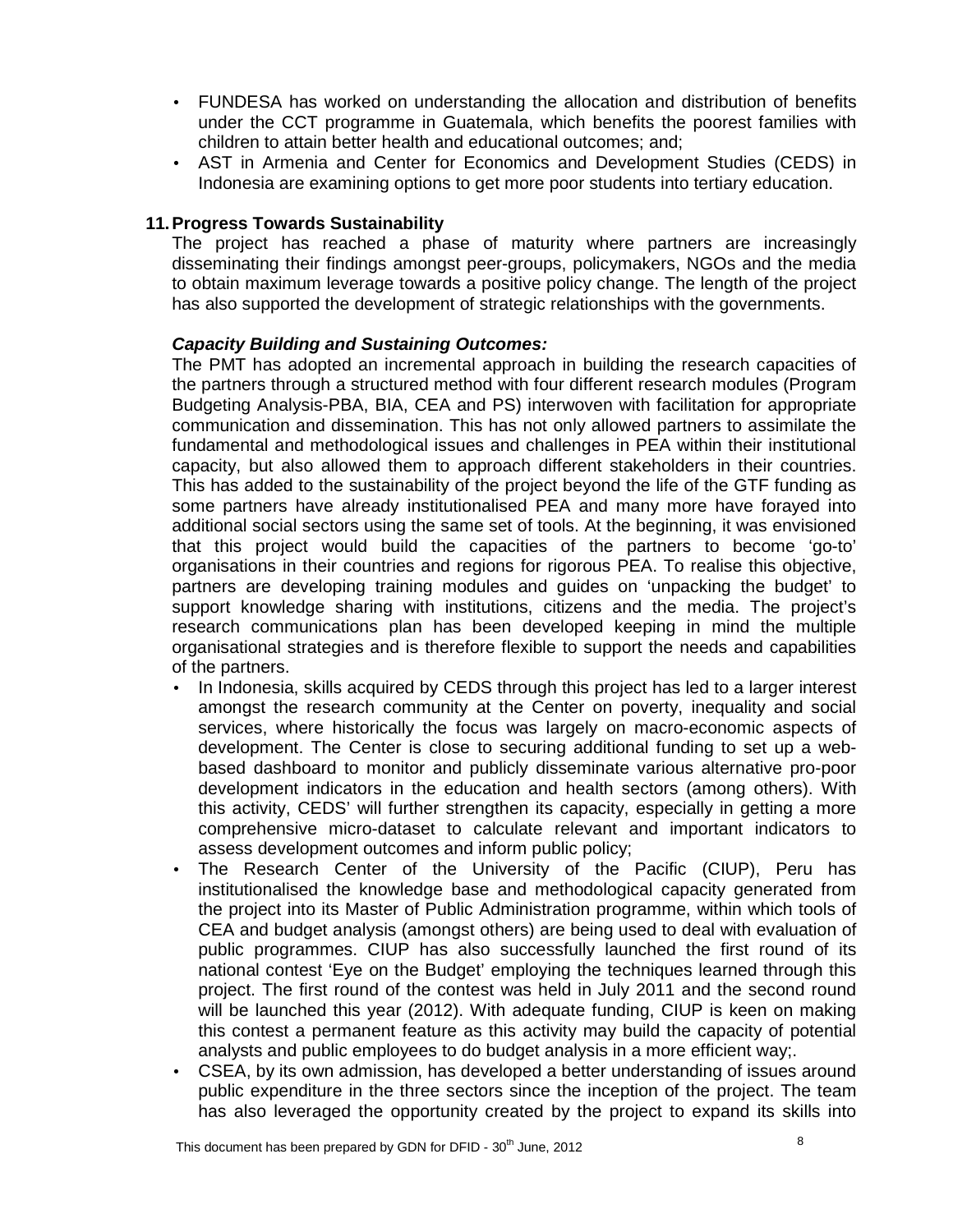other critical sectors and build sustainable partnerships with non-state institutions working on public expenditure issues. It is working with the Nigerian Economic Summit Group with the aim of entrenching public expenditure accountability at both the Legislative and Executive levels of the Government. CSEA is also planning to produce a guide to enhance understanding of public expenditures amongst government functionaries, CSOs and the general population.

### **Networking and Collaboration towards Influencing Policy:**

According to the recent Monitoring Report (Annex F2), work-mix of all the partner are above 60 percent in research and less than 40 percent in advocacy, with more than 50 percent of partners having work-mix of 75 percent in research and 25 percent in advocacy. However, almost 50 percent of the partners work regularly with NGOs or have created new networks, and an additional 14 percent have engaged with NGOs on a needs basis. Apart from these, the preferred mode of communication seems to be focused policy round-tables with policymakers and stakeholders. A significantly large number of partners regularly engage with media and policymakers through different means. A recent example of this association is the Minister of National Development Planning/Head of Bappenas', invitation to host the next project Global workshop in Indonesia. GDN is also providing opportunities to partners to present their research findings at international forums. The project webspace, and various global and regional workshops, are supporting peer-learning.

- Integrated Social Development Centre (ISODEC), Ghana has engaged with the media on its yearly budget analysis and has developed tools for them to track budget implementation. This has led to the formation of a Budget Media Monitoring Network, which is tracking the implementation of pro-poor activities in the budget;
- Economic Policy Research Centre (EPRC) has increased its level of engagement with parliamentarians. In addition, the team has strengthened its ties with key institutions dealing with child rights which are heavily influenced by the education and health sectors. The team is partnering with the United Nations Children's Fund, Uganda and the Federation of Uganda Female Lawyers to lobby for increased funding to key child interventions;
- CBPS has been invited to contribute to events such as the Bangalore World Water Summit and to train representatives of other organisations such as Child Rights and You. As a result of their work in the education sector, CBPS has also been invited to evaluate projects/programmes in other states such as Bihar and Odisha. Government departments in Gujarat have requested for CBPS' reports to help them in better decision-making and governance;
- AST, CBPS, CRC and FUNDESA are conducting multiple workshops to communicate their research results. The audience at these workshops has varied from Members of Parliament to local authority leaders and social workers;
- Traditional and New Social Media has been used extensively by most partners (AST, CBPS, CEDS, CSEA, CRC, EPRC and FUNDESA). In Argentina, for example, Center for the Implementation of Public Policies Promoting Equity and Growth (CIPPEC), has developed a blog to disseminate policy relevant documents;
- Most partners have published their research findings in journals, books and working papers. In Nepal, PRAD has published a booklet on the budgetary process which was circulated amongst parliamentarians and political representatives.

Capacity of national institutions and the political space to engage in a constructive dialogue in each country varies, presenting a different set of challenges and opportunities. While most partners have found interested policymakers and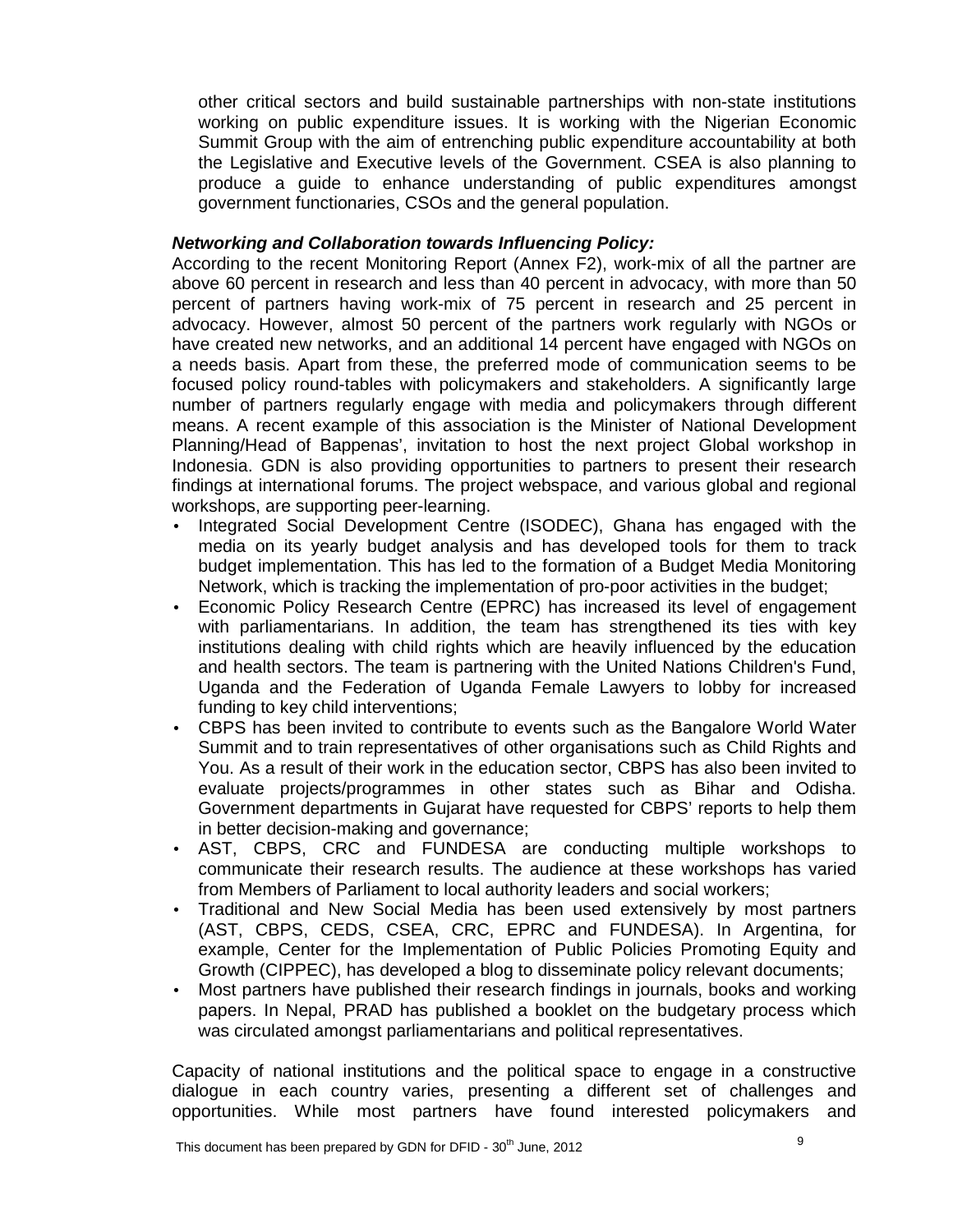stakeholders, some have encountered challenges due to prevailing political scenarios in their countries. For more information, refer to Risk Assessment (Section 6 & Annex E1).

#### **12. Innovation**

The project combines a concrete conceptual framework on PEA with significant handholding for outreach efforts. In doing so, the PMT has borne in mind the diversity in country context on development issues and the variegated nature of political space available in each country to meaningfully engage in policy outreach. Accordingly, it has supported the research and communication initiatives by the partners on a country-tocountry basis. In addition to technical support, GDN has provided partners with additional funding to enrich their research and exploring innovative avenues for communication and policy outreach. The in-built flexibility within the framework has allowed partners the space to engage with research problems of their choice and peergroups and stakeholders within their countries.

In 2011, GDN provided merit based additional grants to eight partners. AST, CBPS and EGAP utilised this grant to undertake additional surveys which complemented their existing research. CRC, FUNDESA, CIUP and Unnayan Shamannay (US), Bangladesh, focused on innovative policy outreach and dissemination activities such as use of social media, national contest on public expenditure essays by students, and pre and post budget TV talk shows. The training module developed by CBPS is being translated in the local dialect and will be used for training of personnel in local bodies. The two databases on CCT and social sector expenditures prepared by FUNDESA have been well received by academics, researchers and think-tanks that have cited it in their reports and acknowledged its usefulness. Driven by the outcomes of the activities, GDN is providing additional funds for innovative activities to ten partners for the year 2012. For more information on innovative use of additional grants in 2011, refer to Annex E2.

## **13. Learning from GTF**

With over a year remaining, learning from the GTF funded project has gained momentum, and GDN is working towards entrenching them deeper into the institutional processes of the partner organisations apart from its own management and communication practices. For the past 3 years, partners have engaged in rigorous analysis, disseminated their findings amongst stakeholders, reached out to audiences using media and innovative means of communication, and assisted policymakers with critical inputs. In this process, some clear lessons have emerged which are likely to be useful for policy relevant research and outreach in critical areas such as service delivery and public expenditure monitoring. These include the nature and usefulness of timely policy-driven research, building of strategic alliances, timely and contextual dissemination, and networking and cross-fertilization. The diversity of partners has created variance in their capabilities and outlook to internalise the learning, and GDN is actively encouraging engagement through workshops and an online webspace.

#### **Policy-Driven Research on Public Service Delivery with Options for Policymakers:**

The value of policy-driven research is now increasingly apparent given that many partners have found willing interlocutors and collaborators within their governments, political actors, civil society, media and other stakeholders. Partners have over the years developed a better understanding of public policies, their impact and effectiveness at the micro-level on various groups, particularly the poor. The current round of PS focuses on the most critical policy priority in the respective country in each of the three sectors. Some partners are looking at reducing maternal mortality by